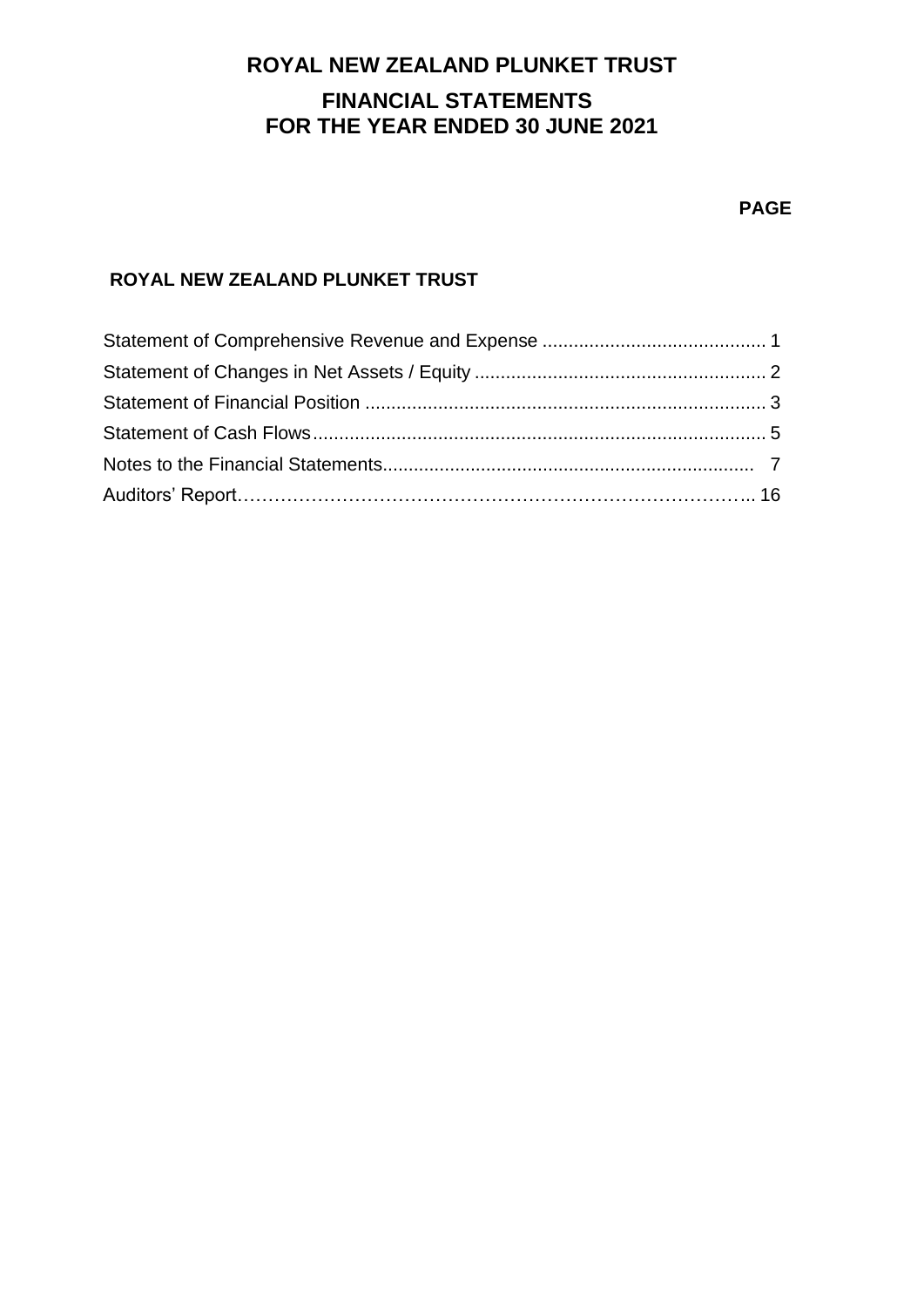# **ROYAL NEW ZEALAND PLUNKET TRUST STATEMENT OF COMPREHENSIVE REVENUE AND EXPENSE FOR THE YEAR ENDED 30 JUNE 2021**

|                                                                                | <b>Notes</b>   | 2021<br>\$000  | 2020<br>\$000  |
|--------------------------------------------------------------------------------|----------------|----------------|----------------|
| <b>Income</b>                                                                  |                |                |                |
| Contract Income                                                                | 5              | 81,195         | 79,508         |
| Sponsorship/Donations/Grants Income                                            | 6              | 7,941          | 7,850          |
| Donated Goods and Services from Sponsors and Service Providers<br>Other Income |                | 1,881<br>1,372 | 2,359<br>1,903 |
| <b>Total Income</b>                                                            |                | 92,389         | 91,620         |
| <b>Expenses</b>                                                                |                |                |                |
| <b>Employee Costs</b>                                                          |                | 71,168         | 70,516         |
| Donated Goods and Services from Sponsors and Service Providers                 |                | 1,881          | 2,359          |
| Information, Communication and Technology                                      |                | 4,623          | 4,442          |
| <b>Property and Equipment</b>                                                  |                | 4,389          | 4,418          |
| Travel                                                                         |                | 3,180          | 3,514          |
| Marketing and Promotion Costs                                                  |                | 955            | 1,337          |
| Education                                                                      |                | 177            | 332            |
| Administration                                                                 |                | 919            | 1,057          |
| <b>Interest Expense</b>                                                        |                | 159            | 249            |
| <b>Professional Fees</b>                                                       | $\overline{7}$ | 1,302          | 1,030          |
| Depreciation and Amortisation                                                  | 9,11           | 3,921          | 3,467          |
| Loss on Disposal of Assets                                                     | 8              | 238            | 883            |
| <b>Total Expenses</b>                                                          |                | 92,912         | 93,604         |
| <b>OPERATING (DEFICIT) FOR THE PERIOD</b>                                      |                | (523)          | (1, 984)       |
| Net Change in Fair Value of Available for Sale Financial Assets                |                | <u>19</u>      | $\overline{5}$ |
| TOTAL COMPREHENSIVE REVENUE AND EXPENSE FOR THE<br><b>PERIOD</b>               |                | (504)          | (1,979)        |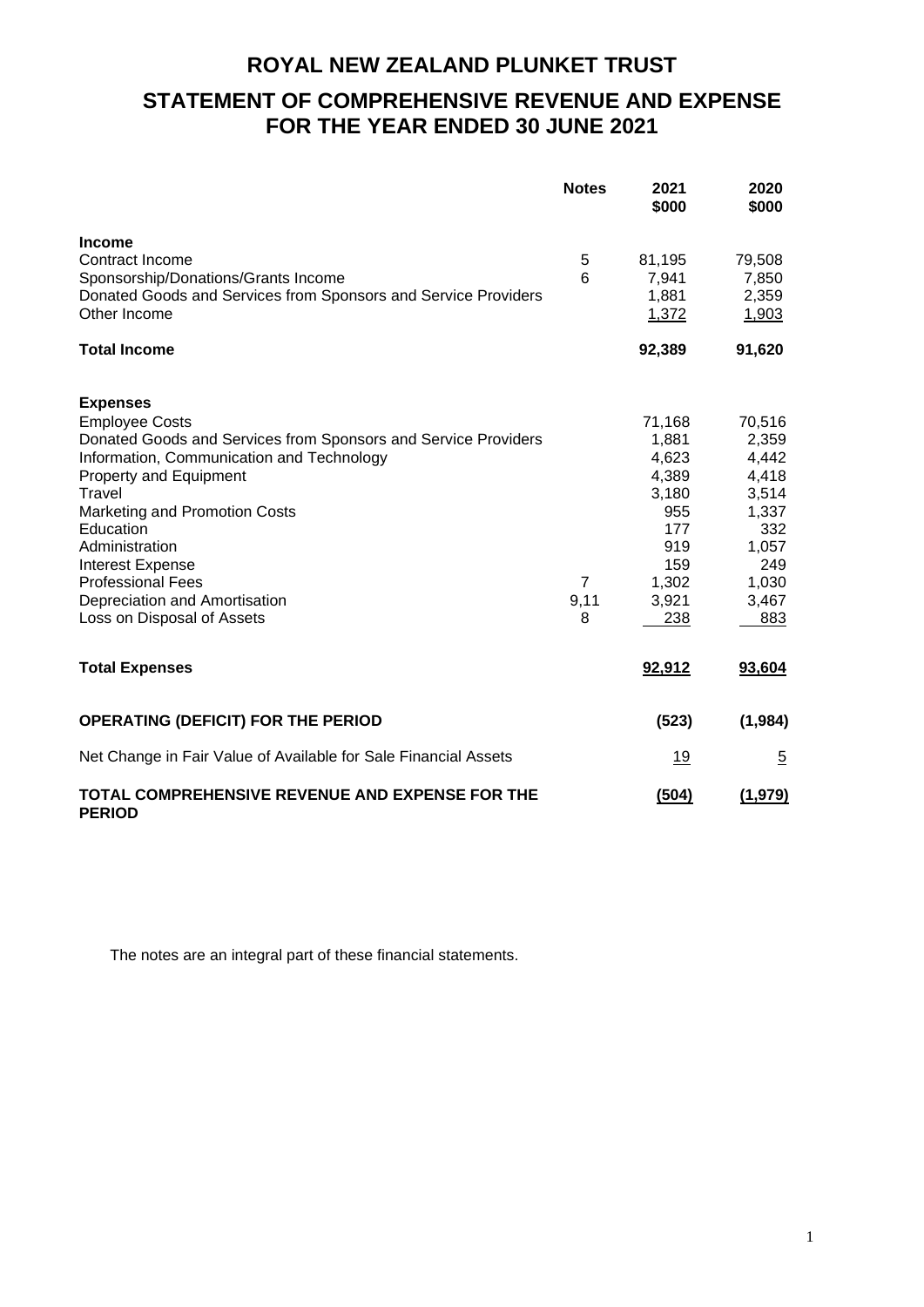# **ROYAL NEW ZEALAND PLUNKET TRUST STATEMENT OF CHANGES IN NET ASSETS/EQUITY FOR THE YEAR ENDED 30 JUNE 2021**

|                                                                           | <b>Notes</b> | Accumulated<br>Revenue and<br><b>Expense</b><br>2021<br>\$000 | <b>Accumulated</b><br>Revenue and<br><b>Expense</b><br>2020<br>\$000 |
|---------------------------------------------------------------------------|--------------|---------------------------------------------------------------|----------------------------------------------------------------------|
| <b>EQUITY OPENING BALANCE</b>                                             |              | 31,074                                                        | 33,053                                                               |
| <b>Movements for the Period</b>                                           |              |                                                               |                                                                      |
| Operating (Deficit) for the Period                                        |              | (523)                                                         | (1,984)                                                              |
| Net Change in Fair Value of Available for Sale<br><b>Financial Assets</b> |              | <u>19</u>                                                     | $\overline{5}$                                                       |
| <b>EQUITY CLOSING BALANCE</b>                                             |              | 30.570                                                        | 31,074                                                               |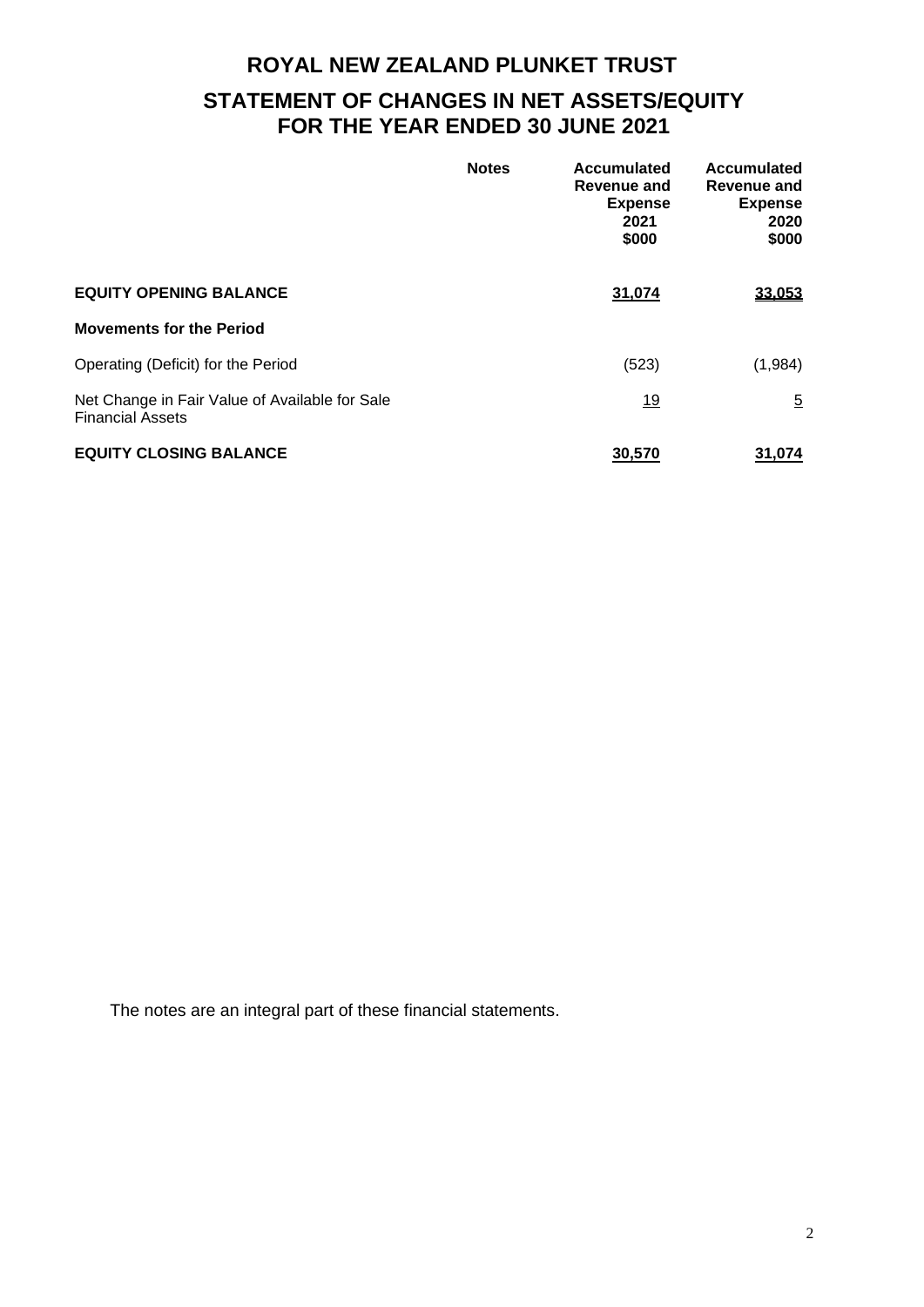# **ROYAL NEW ZEALAND PLUNKET TRUST STATEMENT OF FINANCIAL POSITION AS AT 30 JUNE 2021**

|                                                         | <b>Notes</b> | <b>June 2021</b><br>\$000 | <b>June 2020</b><br>\$000 |
|---------------------------------------------------------|--------------|---------------------------|---------------------------|
| <b>CURRENT ASSETS</b>                                   |              |                           |                           |
| Cash and Cash Equivalents                               | 12           | 1,878                     | 1,790                     |
| Receivables                                             |              | 1,425                     | 565                       |
| Government Contract Exchange Receivable                 |              | 5,952                     | 3,350                     |
| Prepayments                                             |              | 1,137                     | 333                       |
| Inventory                                               |              | 119                       | 110                       |
| Income Accrued                                          |              | 1,147                     | 1,568                     |
|                                                         | 10           |                           |                           |
| Properties Held for Sale<br><b>TOTAL CURRENT ASSETS</b> |              | 1,284                     | 0                         |
|                                                         |              | 12,942                    | 7,716                     |
| <b>NON CURRENT ASSETS</b>                               |              |                           |                           |
| <b>Property, Plant and Equipment</b>                    | 9            | 35,876                    | 39,102                    |
| <b>Intangible Assets</b>                                | 11           | 7,652                     | 8,421                     |
| <b>Other Receivable</b>                                 |              | $\overline{\mathbf{0}}$   | 450                       |
| <b>Investments</b>                                      |              |                           |                           |
| <b>Fixed Interest Investments</b>                       |              | 82                        | 111                       |
| Shares in Listed Companies                              |              | 115                       | 97                        |
|                                                         |              | <b>197</b>                | 208                       |
| <b>TOTAL NON CURRENT ASSETS</b>                         |              | 43,725                    | 48,181                    |
| <b>TOTAL ASSETS</b>                                     |              | 56.667                    | 55.897                    |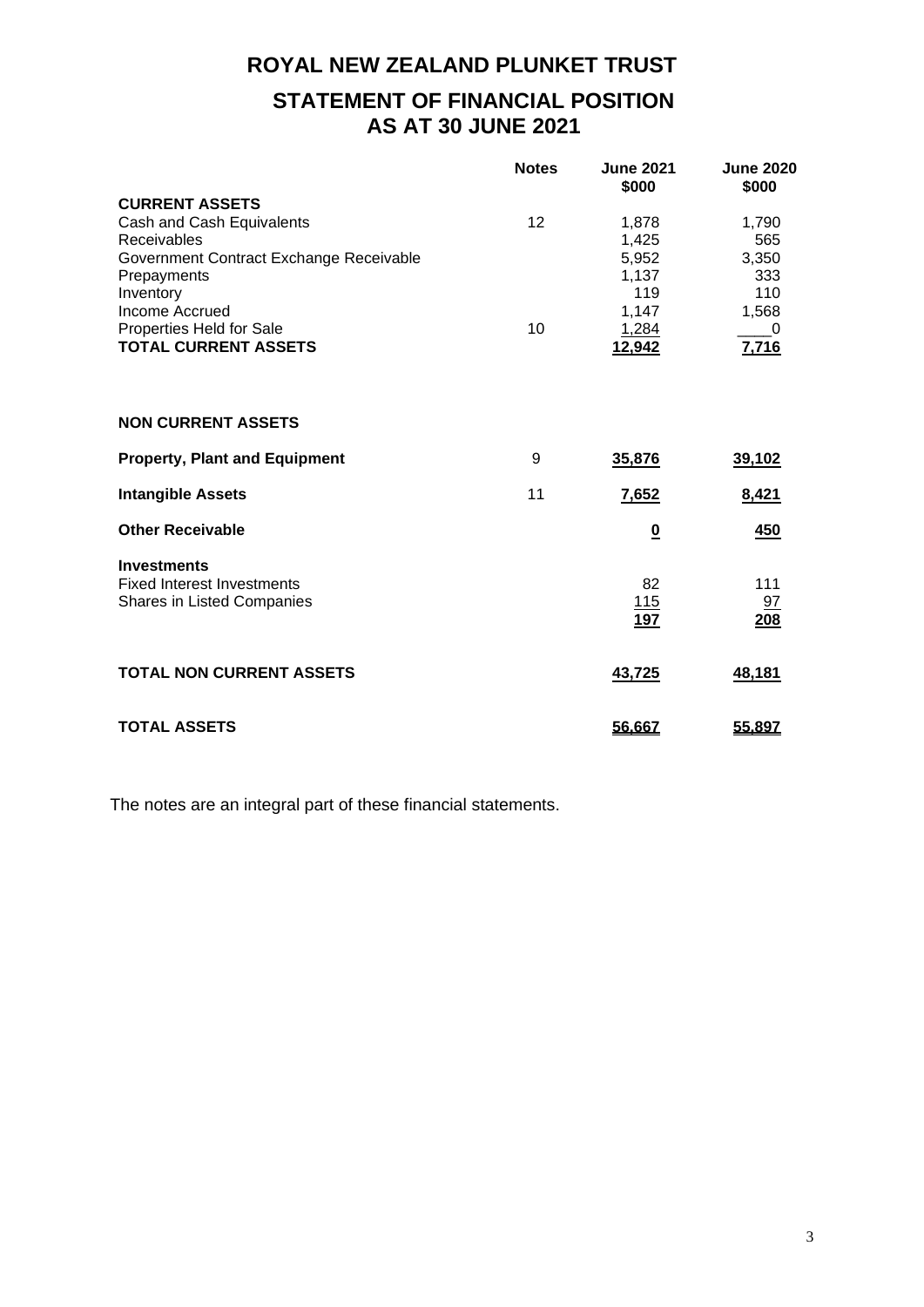# **ROYAL NEW ZEALAND PLUNKET TRUST STATEMENT OF FINANCIAL POSITION AS AT 30 JUNE 2021**

|                                                                                                                                                                               | <b>Notes</b>   | <b>June 2021</b><br>\$000                        | <b>June 2020</b><br>\$000                        |
|-------------------------------------------------------------------------------------------------------------------------------------------------------------------------------|----------------|--------------------------------------------------|--------------------------------------------------|
| <b>EQUITY</b>                                                                                                                                                                 |                |                                                  |                                                  |
| <b>TRUST'S FUNDS</b><br><b>General Funds and Reserves</b><br><b>TOTAL FUNDS HELD</b>                                                                                          |                | 30,570<br>30,570                                 | 31,074<br>31,074                                 |
| <b>CURRENT LIABILITIES</b><br>Payables<br>Accruals<br><b>Employee Entitlements</b><br>Income Received in Advance<br><b>Finance Leases</b><br><b>TOTAL CURRENT LIABILITIES</b> | 13<br>14<br>15 | 4,676<br>854<br>5,117<br>13,937<br>503<br>25,087 | 3,086<br>893<br>7,908<br>10,924<br>881<br>23,692 |
| <b>TERM LIABILITIES</b><br><b>Finance Leases</b><br><b>Make Good Provision</b>                                                                                                | 15             | 428<br>582                                       | 531<br>600                                       |
| <b>TOTAL TERM LIABILITIES</b>                                                                                                                                                 |                | 1,010                                            | 1,131                                            |
| <b>TOTAL EQUITY AND LIABILITIES</b>                                                                                                                                           |                | 56,667                                           | 55,897                                           |

The notes are an integral part of these financial statements.

For and on behalf of the Royal New Zealand Plunket Trust:

16 September 2021

icor

**Fran Wilde Alex Skinner**

**Chairperson RAAC Chairperson**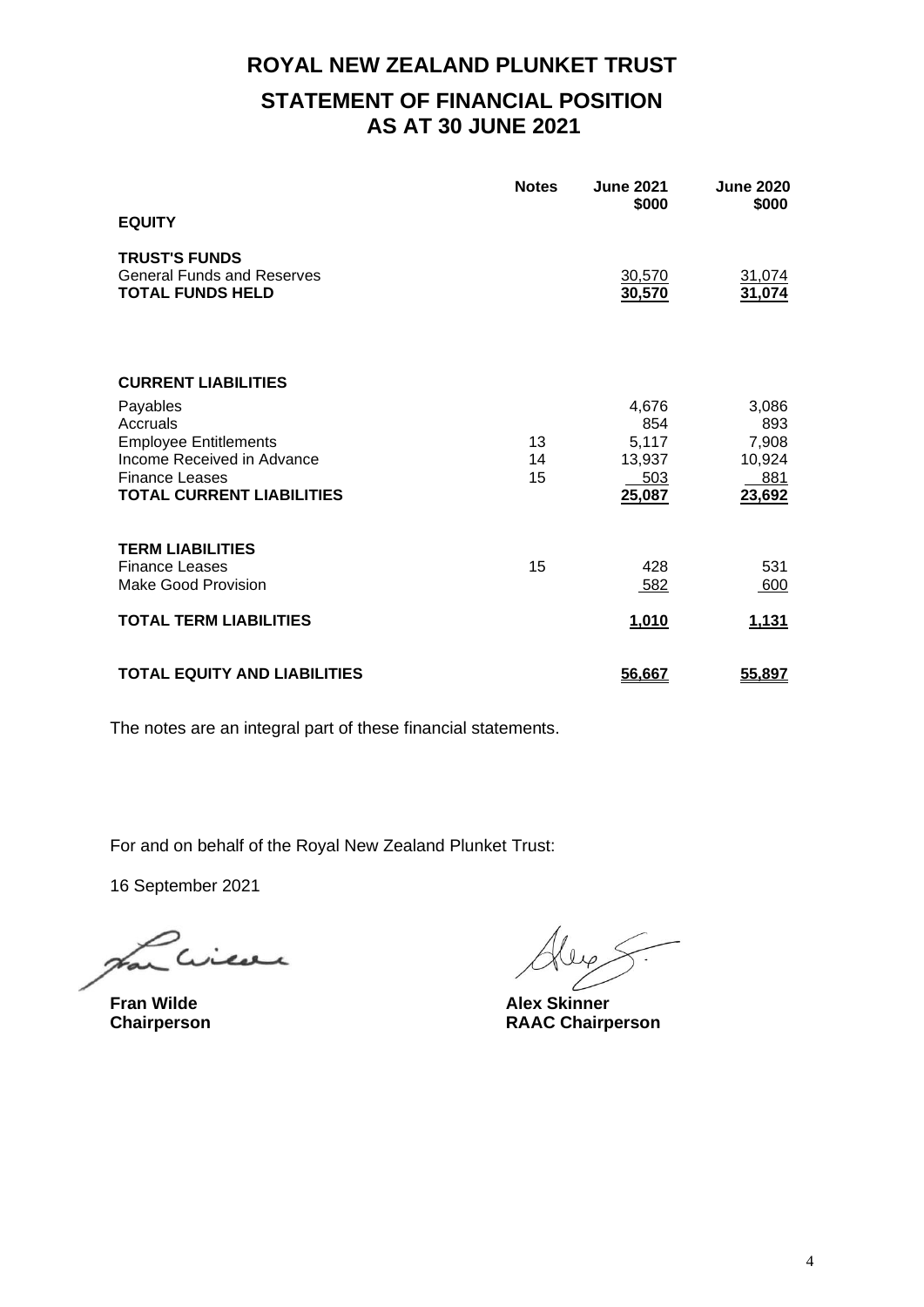# **STATEMENT OF CASH FLOWS FOR THE YEAR ENDED 30 JUNE 2021**

|                                                                          | <b>Notes</b> | 2021<br>\$000 | 2020<br>\$000   |
|--------------------------------------------------------------------------|--------------|---------------|-----------------|
| <b>CASHFLOWS FROM OPERATING ACTIVITIES</b>                               |              |               |                 |
| <b>Cash Receipts</b>                                                     |              | 89,771<br>24  | 89,019          |
| <b>Interest and Dividends Received</b><br><b>Interest Paid</b>           |              | (3)           | 41<br>(19)      |
| Cash Paid to Employees and Suppliers                                     |              | (88, 335)     | (84, 492)       |
| NET CASH INFLOWS / (OUTFLOWS) FROM<br><b>OPERATING ACTIVITIES</b>        |              | <u>1,457</u>  | 4,549           |
| <b>CASHFLOWS FROM INVESTING ACTIVITIES</b>                               |              |               |                 |
| Proceeds from Sale of Property Plant and Equipment                       |              | 380           | 227             |
| Proceeds from Sale of Investments<br>Acquisition of Intangibles          |              | 480<br>(777)  | 232<br>(1, 173) |
| Acquisition of Property Plant and Equipment                              |              | (325)         | (763)           |
| Acquisition of Investments                                               |              | (2)           | (1)             |
| NET CASH INFLOWS / (OUTFLOWS) FROM<br><b>INVESTING ACTIVITIES</b>        |              | (244)         | (1, 478)        |
| <b>CASHFLOWS FROM FINANCING ACTIVITIES</b>                               |              |               |                 |
| Repayment of Finance Lease Liabilities                                   |              | (1, 125)      | (1, 140)        |
| <b>NET CASH INFLOWS / (OUTFLOWS) FROM</b><br><b>FINANCING ACTIVITIES</b> |              | (1, 125)      | (1, 140)        |
|                                                                          |              |               |                 |
| <b>NET INCREASE IN</b><br><b>CASH AND CASH EQUIVALENTS</b>               |              | 88            | 1,931           |
| <b>Add Cash at Beginning of Period</b>                                   |              | 1,790         | (141)           |
| <b>CASH AT END OF PERIOD</b>                                             | 11           | 1,878         | 1,790           |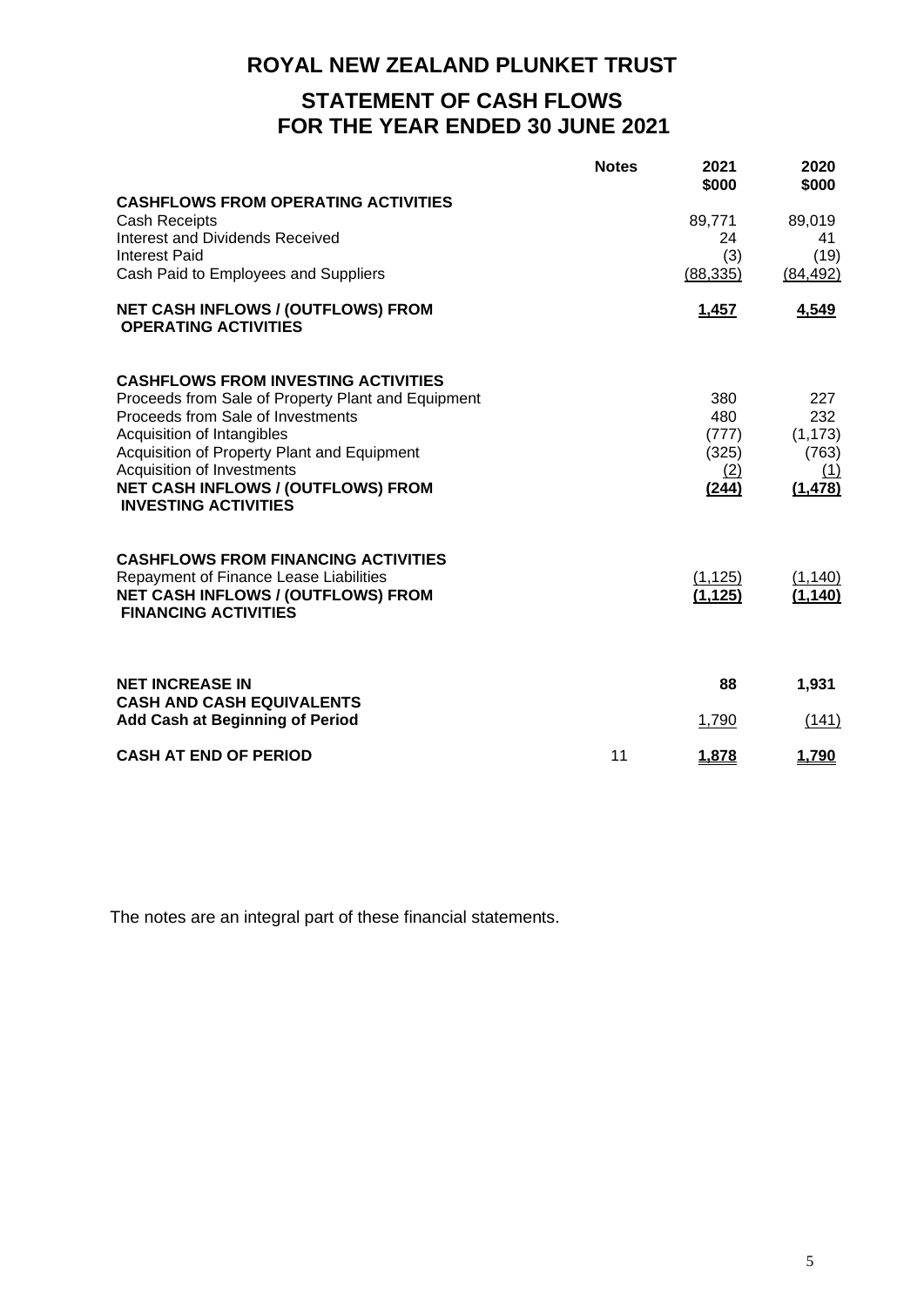# **STATEMENT OF CASH FLOWS FOR THE YEAR ENDED 30 JUNE 2021**

| RECONCILIATION OF SURPLUS/(DEFICIT) TO NET CASH<br><b>FLOW FROM OPERATING ACTIVITIES</b> | 2021<br>\$000 | 2020<br>\$000       |
|------------------------------------------------------------------------------------------|---------------|---------------------|
| <b>Surplus / (Deficit) for Period</b>                                                    | (523)         | (1,984)             |
| <b>Items not Involving Cash Flows</b>                                                    |               |                     |
| Depreciation and Amortisation                                                            | 3,921         | 3,467               |
| Interest on Finance Leases                                                               | 155           | 230                 |
| Realised Loss / (Profit) on Property Plant and Equipment                                 | 0             | 825                 |
| Realised (Profit) / Loss on Investments                                                  | <u>(0)</u>    | $\frac{(0)}{4,522}$ |
|                                                                                          | 4,076         |                     |
| <b>Impact of Changes in Working Capital Items</b>                                        | (2,096)       | 2,011               |
| Net Cash Inflow / (Outflow) from Operating Activities                                    | <u>1,457</u>  | <u>4.549</u>        |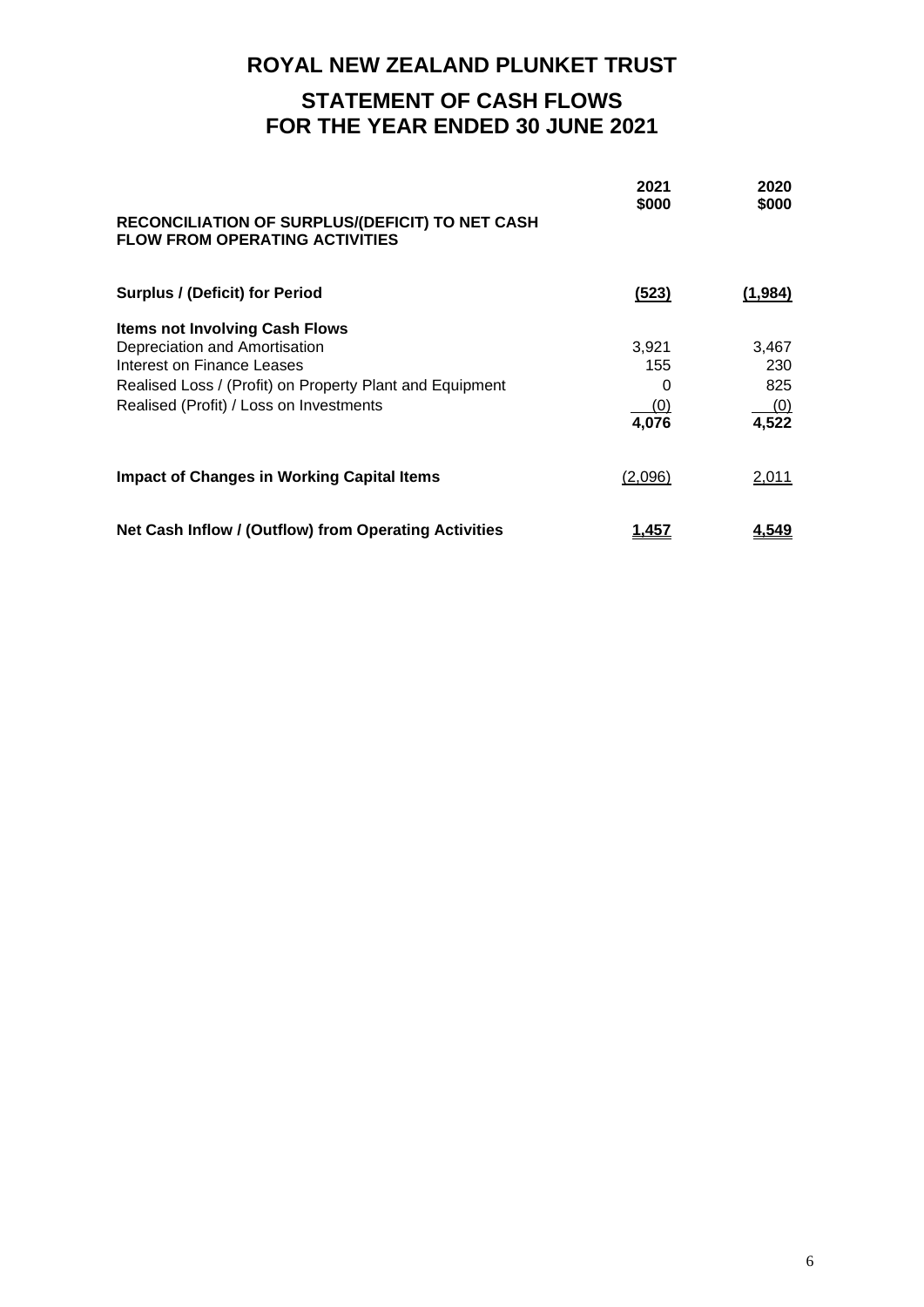# **ROYAL NEW ZEALAND PLUNKET TRUST NOTES TO THE FINANCIAL STATEMENTS FOR THE YEAR ENDED 30 JUNE 2021**

#### **1. REPORTING ENTITY**

The Royal New Zealand Plunket Trust (the 'Trust') is a not-for-profit organisation registered under the Charities Act 2005, domiciled in New Zealand, and is a public benefit entity for the purposes of financial reporting in accordance with the Financial Reporting Act (2013). The Trust's registered office and principal place of business is the Plunket Support Office based at 40 Mercer Street, Wellington.

The Trust is New Zealand's largest provider of support services for the development, health and wellbeing of children under five, and works together with families and communities. It is guided by its vision to make the difference of a lifetime in the first 1000 days of a child's life. The Trust is committed to becoming a pro equity organisation and to delivering all Whānau Āwhina Plunket services equitably by 2025.

#### **2. BASIS OF PREPARATION**

#### **a) Statement of Compliance**

The financial statements have been prepared in accordance with New Zealand Generally Accepted Accounting Practice ("NZ GAAP"). They comply with Public Benefit Entity International Public Sector Accounting Standards (PBE Standards) and other applicable Financial Reporting Standards, as appropriate for Tier 1 not-for-profit public benefit entities. As a registered charity, the Trust is required to prepare financial statements in accordance with NZ GAAP as specified in standard XRB A1. The Trust has elected to report under the Tier 1 reporting standards.

The financial statements have been prepared on a going concern basis in accordance with the PBE Standards.

These financial statements were authorised for issue by the Board on 16 September 2021.

#### **b) Measurement Basis**

The financial statements have been prepared on the historical cost basis except for the following material items in the statement of financial position, which are measured at fair value:

- Available for sale financial instruments
- Long-term employee benefits

#### **c) Functional and Presentation Currency**

The financial statements are presented in New Zealand dollars (\$) which is the Trust's presentation currency, rounded to the nearest thousand.

#### **3. USE OF JUDGEMENTS AND ESTIMATES**

The preparation of the financial statements requires management to make judgements, estimates and assumptions that affect the application of accounting policies and the reported amounts of assets, liabilities, income and expenses. Actual results may differ from those estimates. Estimates and underlying assumptions are reviewed on an ongoing basis. Revisions to accounting estimates are recognised in the period in which the estimates are revised and in any future periods affected.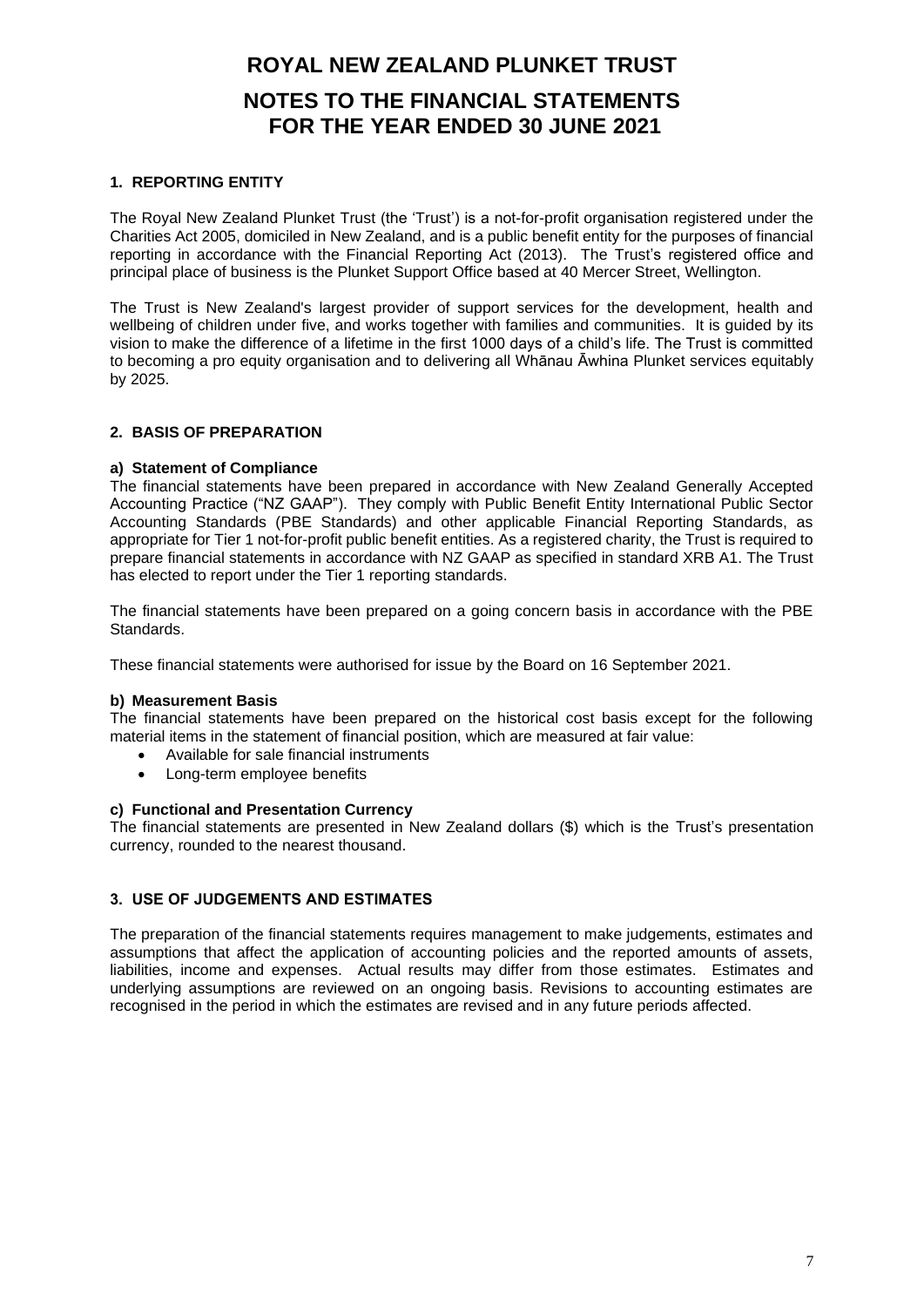#### *Judgements*

Judgements made in applying accounting policies that have had the most significant effects on the amounts recognised in the financial statements include the following:

- Recognition of Revenue non-exchange revenue (conditions vs. restrictions)
- Valuation of Property, Plant and Equipment realisable values of Property, Plant and Equipment
- Valuation of Intangible Assets remaining useful economic lives of non-cash generating assets

#### **4. SIGNIFICANT ACCOUNTING POLICIES**

The Trust has consistently applied the following significant accounting policies to all periods presented in these financial statements.

#### **a) Revenue**

Revenue is recognised when the amount of revenue can be measured reliably and it is probable that economic benefits will flow to the Trust. Revenue is measured at the fair value of consideration received or receivable. The following specific recognition criteria in relation to the Trust's revenue streams must also be met before revenue is recognised.

#### *i) Revenue from Exchange Transactions*

#### *Contract Income*

Contract income is recognised in the period in which it relates, with any amounts owing at balance date being included as a current asset. A liability is recognised where contract income is received in advance of the provision of the services to which they relate and where there is an obligation to repay such funds if the services are not performed.

#### *ii) Revenue from Non-Exchange Transactions*

Non-exchange transactions are those where the Trust receives an inflow of resources (i.e. cash and other tangible or intangible items) without giving approximately equal value in exchange. Funding received from non-exchange transactions is recognised as non-exchange revenue, to the extent that a liability is not recognised in respect to the same funding received. Liabilities are recognised in relation to funding received when there is a resulting present obligation to perform or satisfy a condition (or milestone), and the failure of which will result in the refund of any funding that has been received in relation to the specified condition (or milestone).The following are the recognition criteria in relation to the Trust's non-exchange transactions.

#### *Sponsorship, Donations and Grants Income*

The recognition of non-exchange revenue from *Sponsorship, Donations and Grants Income* depends on the nature of any stipulation attached to the inflow of resources received, and whether this creates a liability (i.e. use or return obligation) rather than the recognition of revenue.

#### *Donated Goods and Services*

The Trust has recognised donated goods and services as revenue and expenses when their fair value can be measured with reliability. The recognition of donated goods and services increases both recorded revenue and expenses and has no impact on the deficit or surplus achieved. Donated services and other forms of assistance provided to the Trust are acknowledged elsewhere in the Annual Report. The donated goods and services received by the Trust include advertising, printing and promotion material, sample products and the use of equipment at no cost.

#### **b) Employee Entitlements**

A provision for employee entitlements is recognised for benefits earned by employees but not paid at reporting date. Employee benefits include salaries, wages, annual leave, long service leave and sick leave.

#### **c) Property, Plant and Equipment (PP&E)**

Items of PP&E are stated at cost, less accumulated depreciation and impairment losses. The cost of PP&E is generally the purchase cost, together with any incidental costs of integration or acquisition.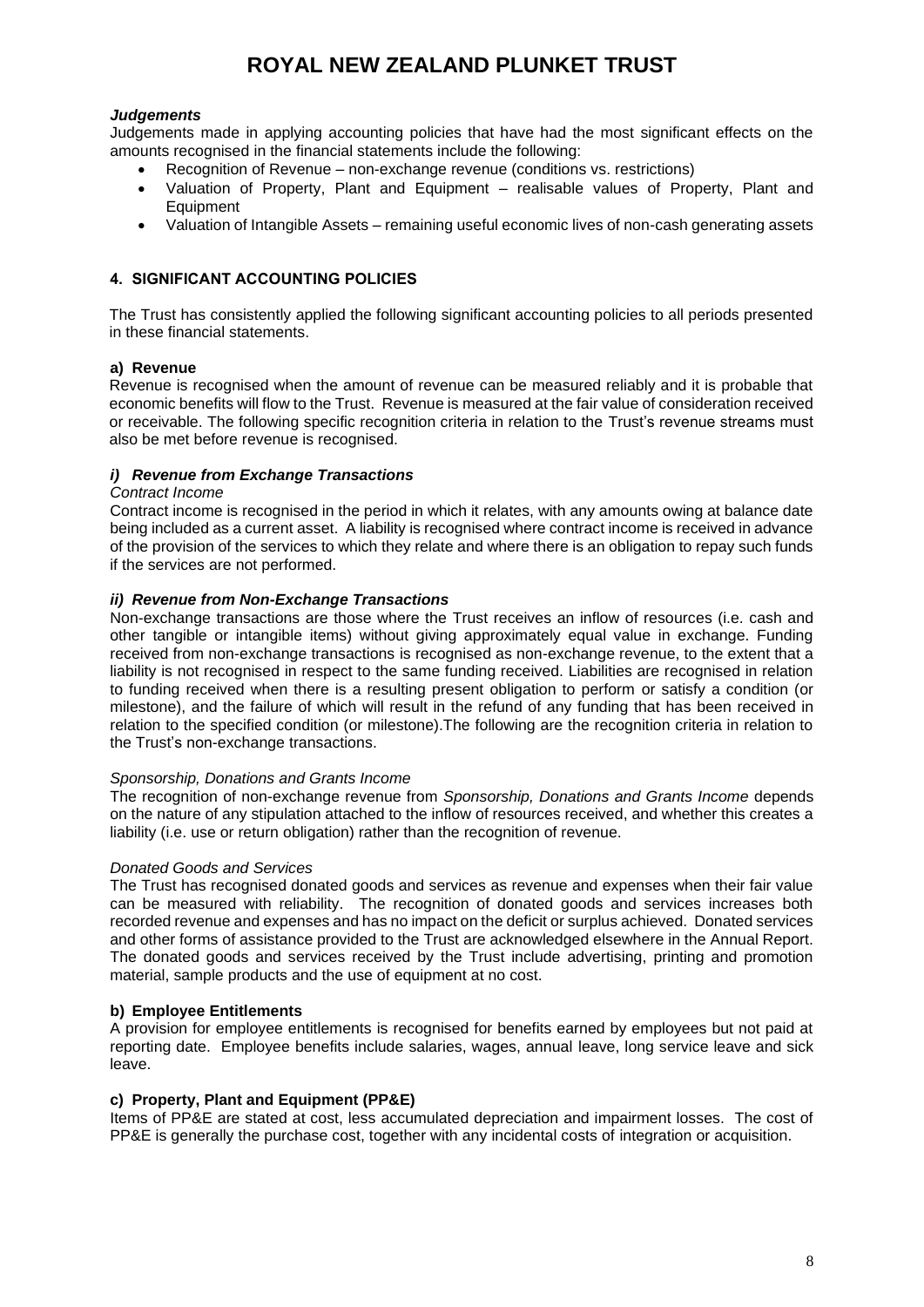#### *Depreciation*

Depreciation is calculated so as to write off the cost amounts of PP&E, less any assigned residual value, on a straight-line basis over the expected useful economic lives of the asset.

The estimated useful lives or depreciation rates of assets are as follows:

- 
- **Fundings**<br> **Furniture and Foulpment**<br> **Eurniture and Foulpment**<br> **S** to 5 years • Furniture and Equipment 3 to 5 years<br>• Computer Equipment 3 to 10 years
- Computer Equipment 3 to 10 y<br>Leasehold Improvements 10 years 3 to 10 years
- Leasehold Improvements
- 

• Motor Vehicles 25% per annum DV

#### **d) Intangible Assets**

Intangible assets are measured at cost less accumulated amortisation. These intangible assets comprise of information systems, which are amortised using the straight line method over a period of 3 -10 years as appropriate for each system.

The ePHR asset is accounted for as three separate components: the front-end application component has an expected useful life of three years; the back end and integration layer components have expected lives of 10 years.

Development expenditure is capitalised only if the expenditure can be measured reliably, the product or process is technically and commercially feasible, future economic benefits are probable and the Trust intends to and has sufficient resources to complete development and to use or sell the asset. Otherwise, it is recognised in surplus or deficit as incurred.

#### **e) Receivables**

Receivables are recognised at the original invoice amount less impairment losses. Receivables are assessed for impairment at each balance date. If there is objective evidence of impairment, an impairment loss is recognised in the Statement of Revenue and Expense.

#### **f) Cash and Cash Equivalents**

Cash and cash equivalents comprise short term deposits with banks and bank and cash balances. Deposits are included when they have a maturity of three months when invested.

#### **g) Impairment of Assets**

Management perform an annual assessment of financial assets for any indicators of impairment. Any impairment losses are recognised in "Other Financial Expenses" in the Statement of Revenue and Expense.

#### *PP&E and Intangible Assets*

All PP&E and intangible assets are non-cash generating assets as they are not held with the primary objectives of generating a commercial return. The Trust assesses at each reporting date whether there is an indication of impairment. If any indication exists, the Trust estimates the asset's recoverable service amount, which is the higher of the non-cash generating asset's fair value less cost to sell and its value in use. Where the carrying amount of an asset exceeds its recoverable service amount, the asset is considered impaired and is written down to its recoverable service amount.

#### **h) Payables**

Trade and other payables are usually settled within 30 days. Given their short term nature, the carrying values are considered a reasonable approximation of their fair values.

#### **i) Income Tax**

The Trust is wholly exempt from New Zealand income tax and gift duty having fully complied with all statutory conditions for these exemptions.

#### **j) Goods and Services Tax**

The financial statements have been prepared so that all components are stated exclusive of GST, with the exception of receivables and payables, which are stated inclusive of GST.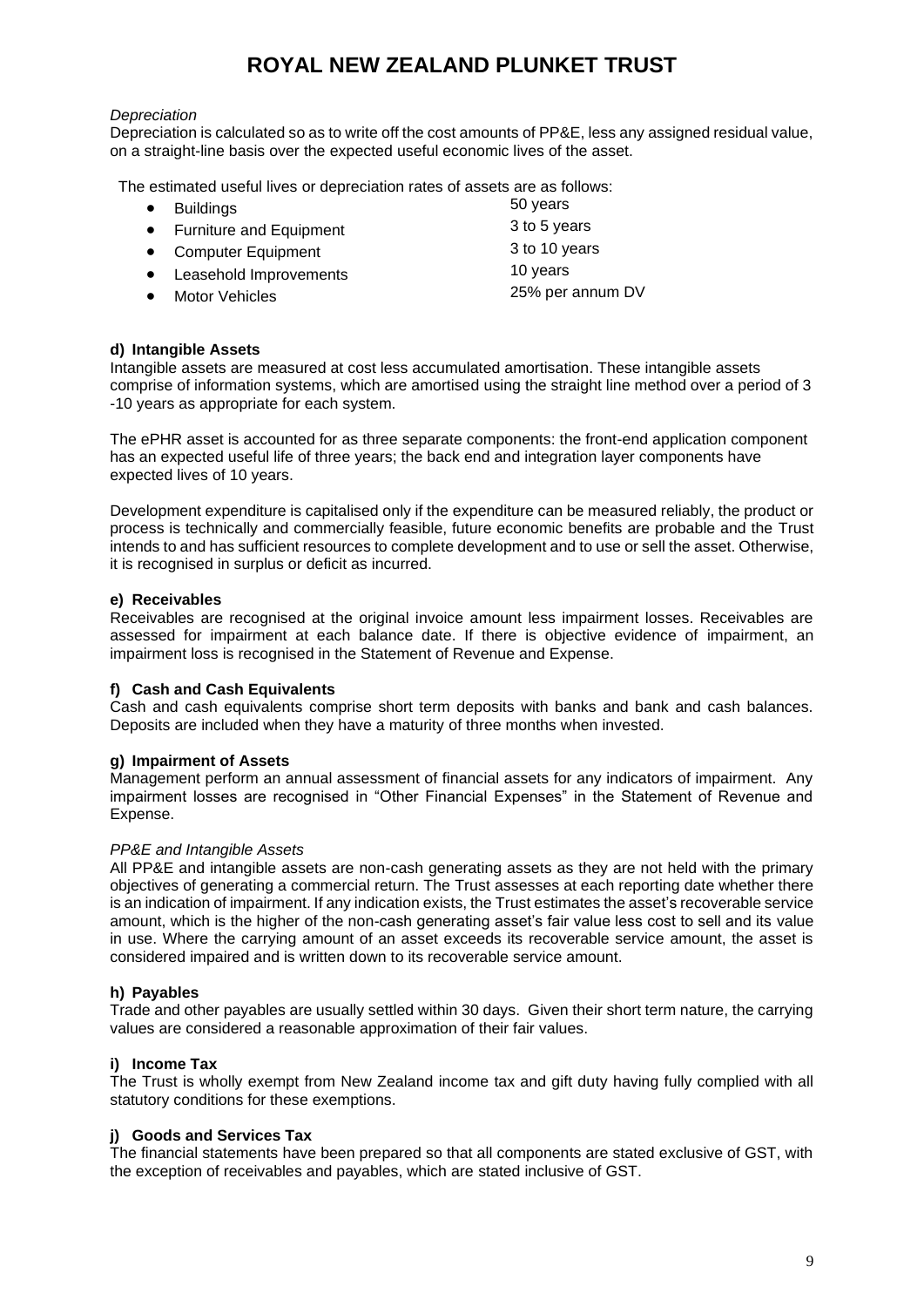#### **k) Accounting Standards Not Yet Effective**

There are no new, revised or amended standards that have been issued but are not yet effective that would have a significant impact on the Trust's financial statements except as disclosed below,

#### **PBE FRS 48** *Service Performance Reporting*

This standard establishes requirements for Tier 1 and Tier 2 public benefit entities to select and present service performance information. This standard is effective for annual periods beginning on or after 1 January 2022. As a Tier 1 not-for-profit entity, the Trust will be required to present service performance information for the first time in its financial statements for the year ended 30 June 2023.

#### **5. CONTRACT INCOME**

|                                         | 2021<br>\$000 | 2020<br>\$000 |
|-----------------------------------------|---------------|---------------|
| Ministry of Health                      | 66.924        | 65,999        |
| Ministry of Education                   | 962           | 2,196         |
| <b>District Health Boards</b>           | 7.082         | 6,103         |
| Oranga Tamariki - Ministry for Children | 2.320         | 1.940         |
| <b>Other Contracts</b>                  | 3,907         | 3,270         |
|                                         | 81,195        | 79,508        |

The current core "Well Child Health" contract with the Ministry of Health expires on 30 June 2023.

#### **6. SPONSORSHIP / DONATION / GRANT INCOME**

|                                                               | 2021       | 2020         |
|---------------------------------------------------------------|------------|--------------|
|                                                               | \$000      | \$000        |
| Sponsorship                                                   | 1,454      | 927          |
| <b>Donations</b>                                              | 2,537      | 3,463        |
| Grants                                                        | 3,950      | 3,460        |
|                                                               | 7,941      | <u>7,850</u> |
| <b>7. AUDITOR'S EXPENSES</b>                                  |            |              |
|                                                               | 2021       | 2020         |
| Operating expenses include the following:                     | \$000      | \$000        |
| Auditor's Fees (for the audit of the financial statements)    | 62         | 58           |
| Auditor's Fees (for other audit services)                     | 0          | 4            |
| Auditor's Fees (for the audit of the Early Childhood Centres) | 8          | <u>18</u>    |
|                                                               | <u>70</u>  | 80           |
| 8.<br><b>LOSS ON DISPOSAL OF ASSETS</b>                       |            |              |
|                                                               | 2021       | 2020         |
|                                                               | \$000      | \$000        |
| Loss on Disposal of Assets                                    | 238        | 883          |
|                                                               | <u>238</u> | 883          |

For the 2021 year, \$110,000 of the loss relates to sale of the OPEYs Plunket Education and Care Centre to Inspired Kindergartens and Home Based Education. The balance is made up of property and asset sales.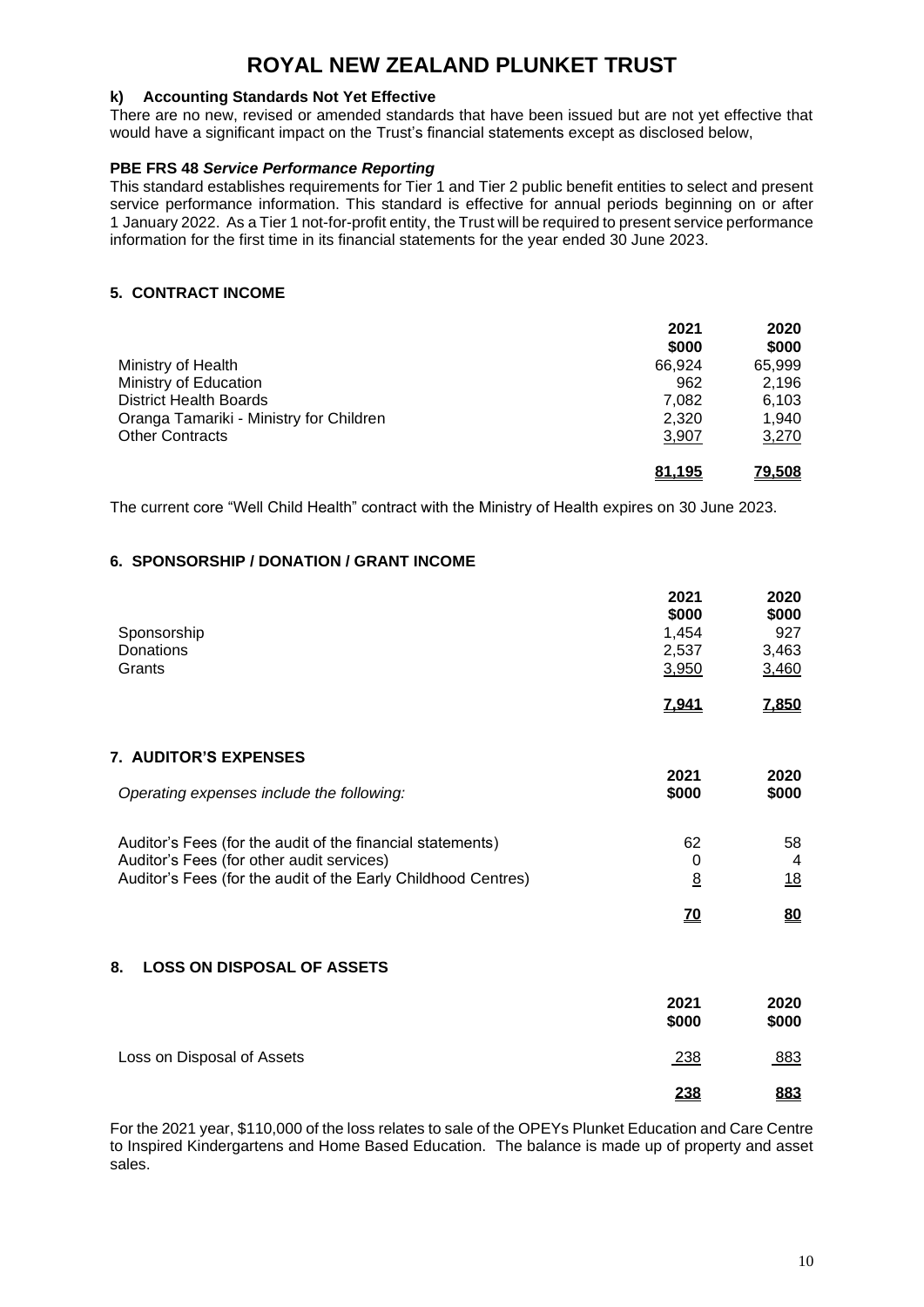#### **9. PROPERTY PLANT AND EQUIPMENT**

|                                                                                                                                                                                                    | <b>Land and</b><br><b>Buildings</b><br>2021<br>\$000 | <b>Plant and</b><br><b>Equipment</b><br>2021<br>\$000 | <b>Total</b><br>2021<br>\$000               |
|----------------------------------------------------------------------------------------------------------------------------------------------------------------------------------------------------|------------------------------------------------------|-------------------------------------------------------|---------------------------------------------|
| Costs<br>Balance as at 1 July 2020<br>Additions<br>Disposals<br>Reclassification of Properties Held for Sale<br>Balance as at 30 June 2021                                                         | 39,998<br>212<br>(463)<br>(1, 297)<br>38,450         | 5,892<br>601<br>(74)<br>0<br>6,419                    | 45,890<br>813<br>(537)<br>(1,297)<br>44,869 |
| <b>Accumulated Depreciation and</b><br>impairment deficits<br>Balance as at 1 July 2020<br>Depreciation<br>Disposals<br>Reclassification of Properties Held for Sale<br>Balance as at 30 June 2021 | 2,752<br>1,261<br>(104)<br>(13)<br>3,896             | 4,036<br>1,121<br>(60)<br>5,097                       | 6,788<br>2,382<br>(164)<br>(13)<br>8,993    |
| <b>Carrying Amounts</b><br>At 1 July 2020                                                                                                                                                          | <u>37,246</u>                                        | 1,856                                                 | 39,102                                      |
| At 30 June 2021                                                                                                                                                                                    | <u>34,554</u>                                        | 1,322                                                 | 35,876                                      |
|                                                                                                                                                                                                    | <b>Land and</b><br><b>Buildings</b><br>2020<br>\$000 | <b>Plant and</b><br><b>Equipment</b><br>2020<br>\$000 | <b>Total</b><br>2020<br>\$000               |
| Costs<br>Balance as at 1 July 2019<br>Additions<br><b>Disposals</b><br>Balance as at 30 June 2020                                                                                                  | 41,550<br>408<br>(1,960)<br>39,998                   | 6,496<br>480<br>(1,084)<br>5,892                      | 48,046<br>888<br>(3,044)<br>45,890          |
| <b>Accumulated Depreciation and</b><br>impairment deficits<br>Balance as at 1 July 2019<br>Depreciation<br>Disposals<br>Balance as at 30 June 2020                                                 | 2,197<br>749<br>(194)<br>2,752                       | 4,004<br>1,083<br>(1,051)<br>4,036                    | 6,201<br>1,832<br>(1, 245)<br>6,788         |
| <b>Carrying Amounts</b><br>At 1 July 2019                                                                                                                                                          | 39,353                                               | 2,492                                                 | 41,845                                      |
| At 30 June 2020                                                                                                                                                                                    | <u>37,246</u>                                        | <u>1,856</u>                                          | <u>39,102</u>                               |

#### **10. PROPERTIES HELD FOR SALE**

|                            | 2021<br>\$000 | 2020<br>\$000            |
|----------------------------|---------------|--------------------------|
| 8 Henry Street, Queenstown | 1,284         | $\overline{0}$           |
|                            | 1,284         | $\underline{\mathbf{0}}$ |

The Trust is negotiating for sale of the Queenstown property and expects a sale be completed around October 2021.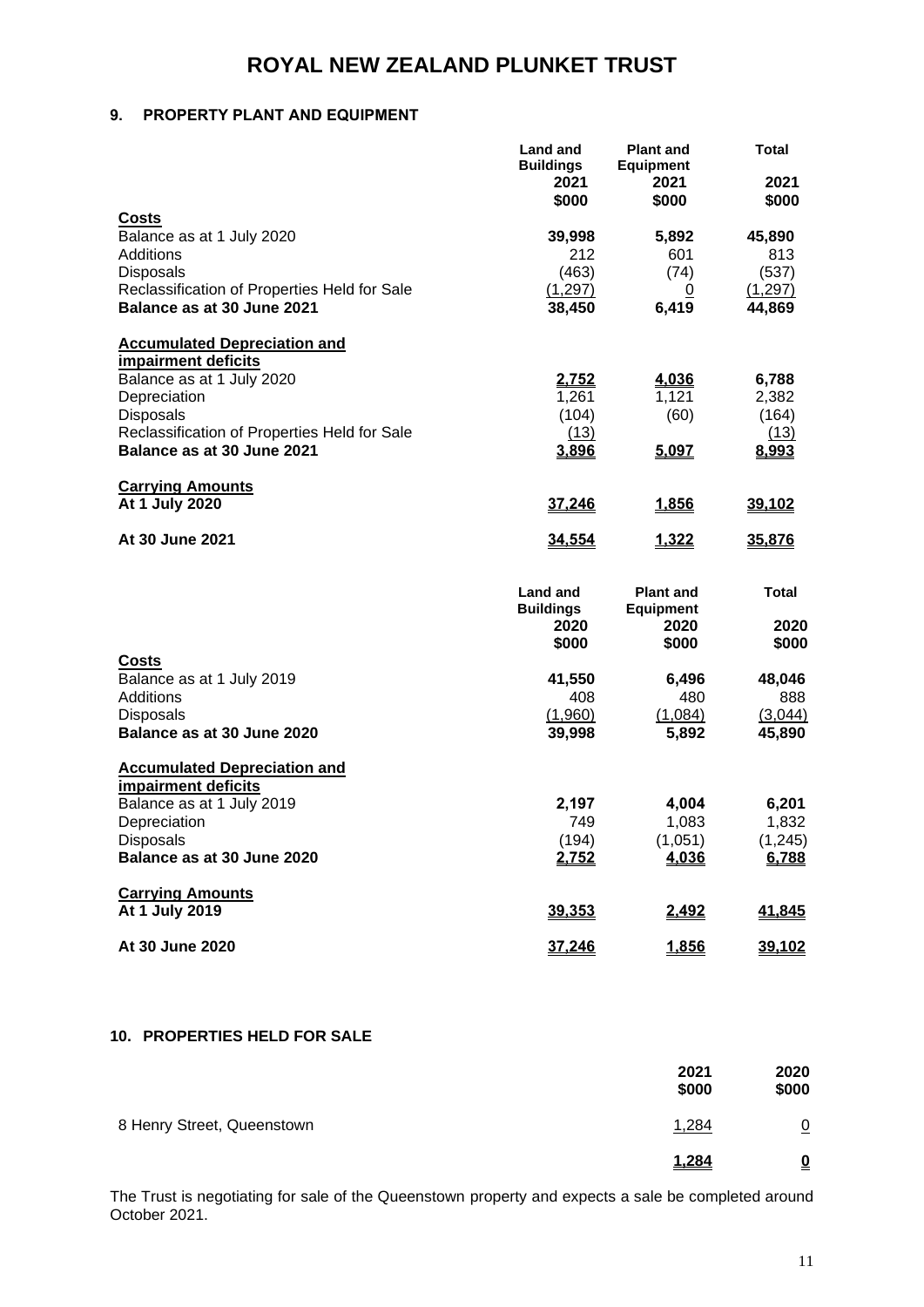#### **11. INTANGIBLES ASSETS**

Intangible assets comprise separately identifiable information systems;

|                                             | 2021<br>\$000 | 2020<br>\$000 |
|---------------------------------------------|---------------|---------------|
| <b>Period Ended 30 June</b>                 |               |               |
| At 1 July 2020, Net of Accumulated          |               |               |
| Amortisation                                | 8,421         | 8,883         |
| Additions                                   | 777           | 1,173         |
| <b>Disposals</b>                            | (7)           |               |
| Amortisation Charge for the Period          | (1,539)       | (1,635)       |
| At 30 June, Net of Accumulated Amortisation | 7,652         | 8,421         |
|                                             |               |               |
| As at 30 June                               |               |               |
| Cost                                        | 21,394        | 21,577        |
| Accumulated Amortisation and Disposals      | (13,742)      | (13,156)      |
| Net Carrying Amount                         | 7,652         | 8.421         |

Intangible assets predominantly relate to the resources required to establish a digital infrastructure. This includes; technical, policies, culture and processes to enable Plunket to improve its technology capability. This effort has provided Plunket with the following information systems; an Electronic Plunket Health Record (ePHR) database, a Human Resource Information System incorporating an in-house payroll system, an upgraded PlunketLine CRM, automated accounts payable system, improved intranet and internet capability that amongst several features has provided enhanced social media connection with clients.

The Intangible Assets have been progressively developed over the past five years. The Trust has recognised the effort of the cost of developing the above capability onto the balance sheet, as part of "intangible assets".

#### **12. CASH AND CASH EQUIVALENTS**

|                                                                          | 2021<br>\$000        | 2020<br>\$000        |
|--------------------------------------------------------------------------|----------------------|----------------------|
| Forsyth Barr<br><b>BNZ</b>                                               | 82<br>1,796<br>1,878 | 71<br>1,719<br>1,790 |
| <b>13. EMPLOYEE ENTITLEMENTS</b>                                         | 2021<br>\$000        | 2020<br>\$000        |
| <b>Annual Leave</b><br>Salary and Wage Accrual                           | 3,682<br>1,435       | 4,009<br>3,899       |
| 14. INCOME RECEIVED IN ADVANCE                                           | 5,117                | 7,908                |
|                                                                          | 2021<br>\$000        | 2020<br>\$000        |
| Contract Income - Ministry of Health<br><b>Other Contracts</b><br>Grants | 12,870<br>296<br>771 | 10,101<br>297<br>526 |
|                                                                          | 13,937               | 10,924               |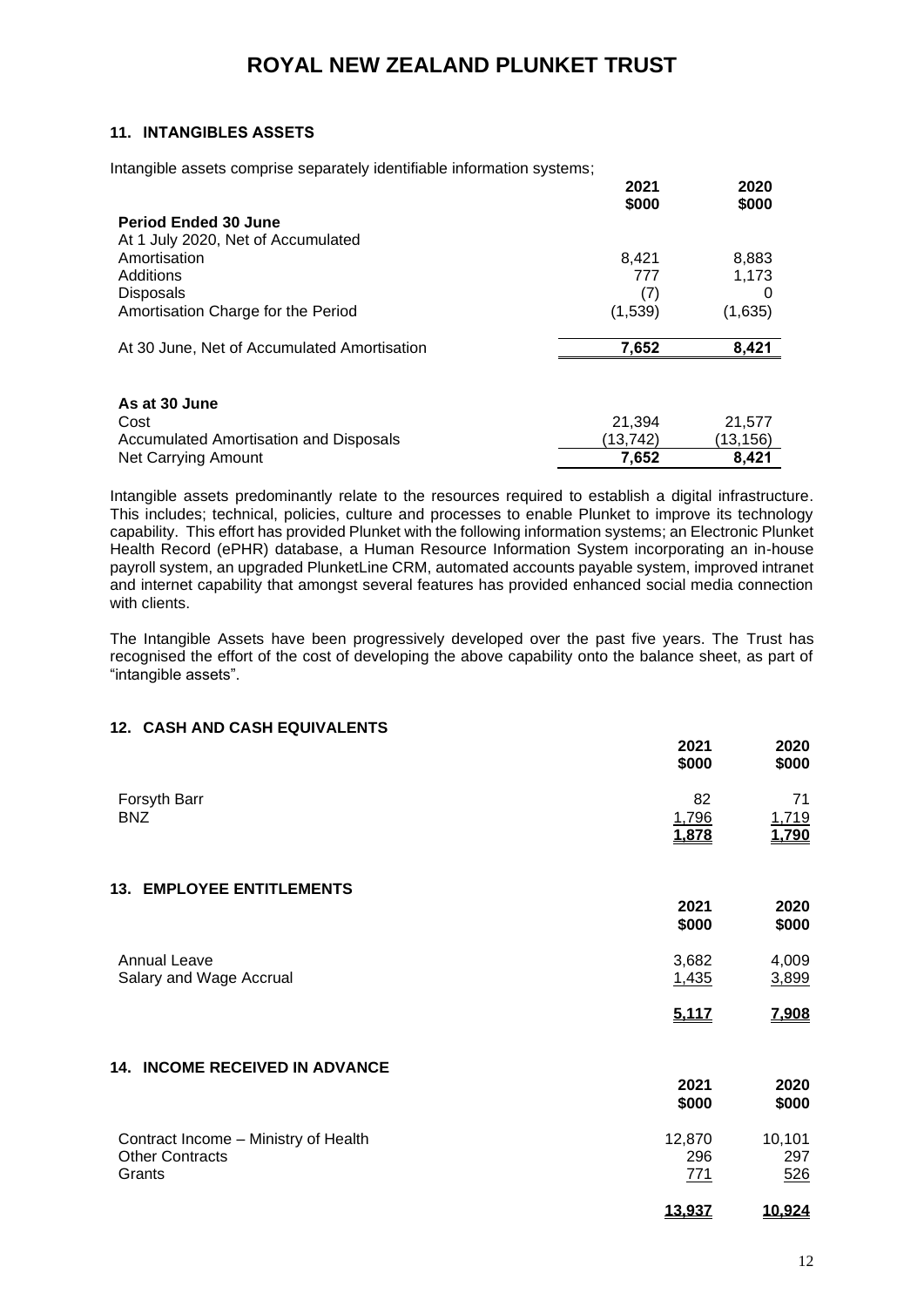#### **15. FINANCE LEASES**

Finance lease liabilities are payable as follows:

|                            | <b>Future</b><br><b>Minimum</b><br>Lease<br><b>Payments</b> | <b>Interest</b> | <b>Future</b><br><b>Minimum</b><br>Lease<br><b>Payments</b> | <b>Interest</b> |
|----------------------------|-------------------------------------------------------------|-----------------|-------------------------------------------------------------|-----------------|
|                            | 2021                                                        | 2021            | 2020                                                        | 2020            |
|                            | \$000                                                       | \$000           | \$000                                                       | \$000           |
| Less than One Year         | 589                                                         | 86              | 1,008                                                       | 127             |
| Between One and Five Years | 460                                                         | 32              | 585                                                         | 54              |
| More than Five Years       | 0                                                           | $\sim 0$        |                                                             | <u>__ 0</u>     |
| Total                      | 1,049                                                       | <u> 118</u>     | 1,593                                                       | <u>181</u>      |

#### **16. FINANCIAL INSTRUMENTS**

The Trust is risk averse and seeks to minimise its exposure to risks associated with financial assets and liabilities.

The main risks arising from the Trust's financial instruments are equity price, interest rate risk, liquidity risk, and credit risk.

#### **Market Risk**

A decrease of 100 basis points in interest rates at the reporting date would have (decreased) profit and loss by \$19,000. This analysis assumes that all other variables, in particular foreign currency rates, remain constant.

#### **Other Price Risk**

Equity price risk arises from available-for-sale equity securities held by the Trust. It is estimated a 10% increase (decrease) in the market value of equity investments would have increased or decreased in Comprehensive Income by \$12,000. Investments are made in accordance with the Investment Policy, as endorsed by the Board. This analysis assumes that all other variables, in particular foreign currency rates, remain constant.

#### **Credit Risk**

The Trust does not anticipate non-performance by counterparties and has no significant concentrations of credit risk. The Trust further minimises its credit exposure by using only registered banks and other nominated institutes approved by the Trust's Investment Policy.

#### **Liquidity Risk**

The Trust pays trade and other payables when they fall due.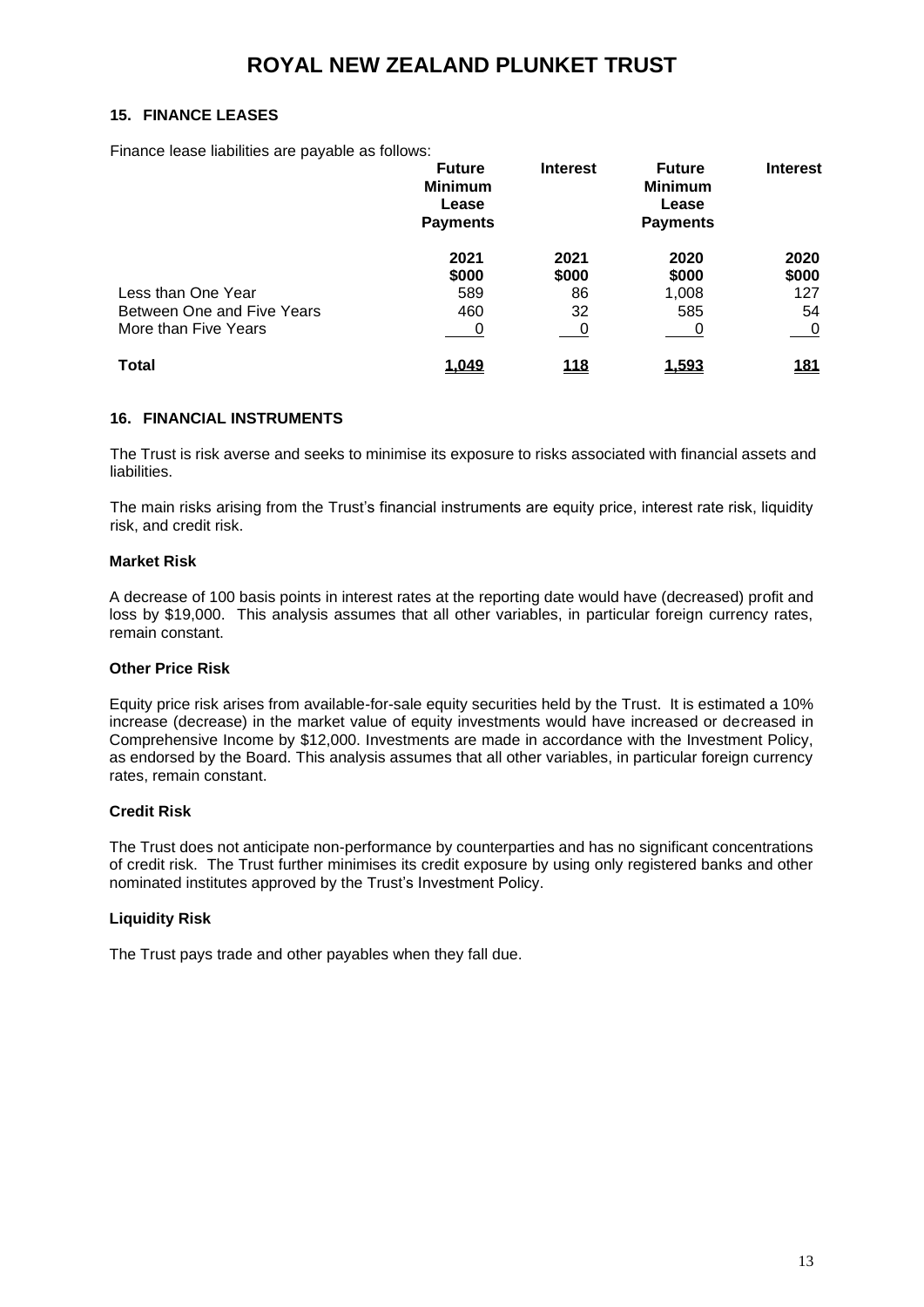#### **17. RELATED PARTY DISCLOSURE**

#### **Key Management Personnel – Remuneration**

The total remuneration of members of the Board and the number of individuals receiving remuneration in this category are as follows.

|                        | 2021<br>\$000 | 2020<br>\$000 |
|------------------------|---------------|---------------|
| • Trustee remuneration | 103           | 119           |
| Number of persons      | 9 persons     | 9 persons     |

The total number of meeting days involving Board Members held during the period was 11.

The total remuneration of the senior management group and the number of managers, on a full-time equivalent basis, receiving remuneration in this category are:

|                     | 2021      |           |
|---------------------|-----------|-----------|
|                     | \$000     | \$000     |
| • Senior Management | 1.435     | 1.376     |
| • Number of persons | 6 persons | 7 persons |

#### **18. CAPITAL COMMITMENTS AND LEASES**

|                                                                               | 2021<br>\$000 | 2020<br>\$000 |
|-------------------------------------------------------------------------------|---------------|---------------|
| <b>Capital Commitments</b>                                                    |               |               |
| Capital expenditure contracted for at the end of the reporting period but not |               |               |
| yet incurred for property, plant and equipment                                |               |               |
| <b>Non-Cancellable Operating Leases</b>                                       |               |               |
| Due within One Year                                                           | 2.612         | 2,533         |
| Due One to Two Years                                                          | 1.946         | 2,111         |
| Due Two to Five Years                                                         | 3.407         | 3.450         |
| Over Five Years                                                               | 646           | 920           |
|                                                                               | <u>8.611</u>  | <u>9.014</u>  |

The Trust has entered into commercial leases for rental properties, motor vehicles, and photocopiers where it is not in the best interest of the Trust to purchase these assets. These leases have an average life of between 1 and 5 years with renewal terms included in the contracts. The motor vehicle leases contain a variable element based on movements in fuel price and mileage.

#### **19. CONTINGENT LIABILITIES**

At the date of this report there are no known contingent liabilities for which the Trust may be liable.

#### **20. COVID19 IMPACT ON PLUNKET**

Subsequent to year end, in August and September 2021, New Zealand has gone into COVID19 level 3 and 4 lockdown which has had an impact for all of our service delivery. The Plunket Well Child service is considered essential and has continued to be delivered virtually during these lockdowns. The potential financial impact of these lockdowns has been mitigated by the Government continuing to pay our scheduled amounts regardless of delivery volumes during the lockdown periods. Plunket's fundraising has been impacted with events deferred until a later date.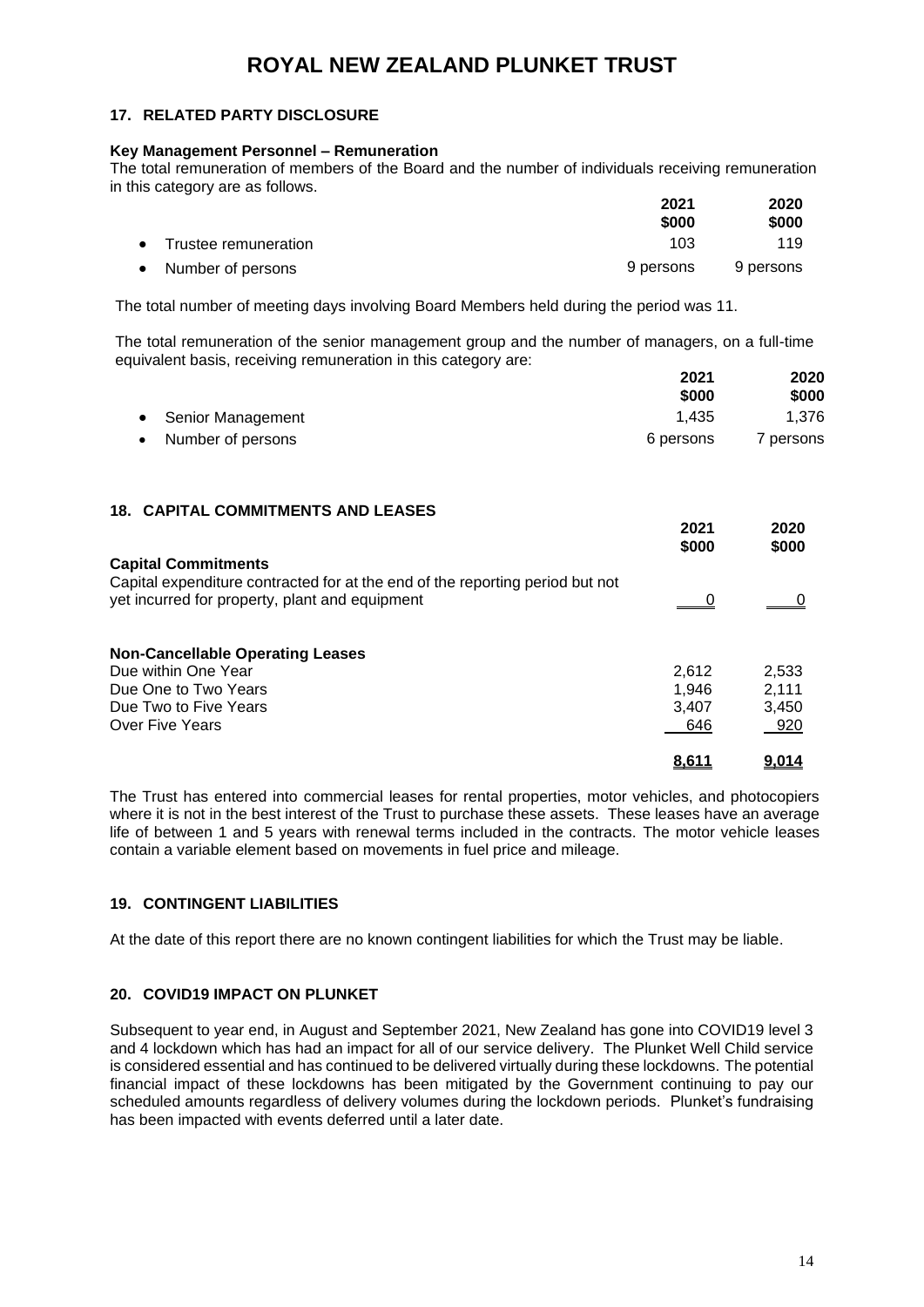

# Independent Auditor's Report

To the beneficiaries of Royal New Zealand Plunket Trust

#### **Report on the audit of the financial statements**

#### **Opinion**

In our opinion, the accompanying financial statements of Royal New Zealand Plunket Trust (the 'trust') on pages 1 to 14:

- i. present fairly in all material respects the trust's financial position as at 30 June 2021 and its financial performance and cash flows for the year ended on that date; and
- ii. comply with Public Benefit Entity Standards (Not For Profit).

We have audited the accompanying financial statements which comprise:

- the statement of financial position as at 30 June 2021;
- the statements of comprehensive revenue and expenses, changes in net assets / equity and cash flows for the year then ended; and
- notes, including a summary of significant accounting policies and other explanatory information.



#### **Basis for opinion**

We conducted our audit in accordance with International Standards on Auditing (New Zealand) ('ISAs (NZ)'). We believe that the audit evidence we have obtained is sufficient and appropriate to provide a basis for our opinion.

We are independent of the trust in accordance with Professional and Ethical Standard 1 International Code of Ethics for Assurance Practitioners (Including International Independence Standards) (New Zealand) issued by the New Zealand Auditing and Assurance Standards Board and the International Ethics Standards Board for Accountants' International Code of Ethics for Professional Accountants (including International Independence Standards) ('IESBA Code'), and we have fulfilled our other ethical responsibilities in accordance with these requirements and the IESBA Code.

Our responsibilities under ISAs (NZ) are further described in the auditor's responsibilities for the audit of the financial statements section of our report.

Other than in our capacity as auditor we have no relationship with, or interests in, the trust.

#### **Use of this independent auditor's report**   $222$

This independent auditor's report is made solely to the beneficiaries as a body. Our audit work has been undertaken so that we might state to the beneficiaries those matters we are required to state to them in the independent auditor's report and for no other purpose. To the fullest extent permitted by law, we do not accept or assume responsibility to anyone other than the beneficiaries as a body for our audit work, this independent auditor's report, or any of the opinions we have formed.